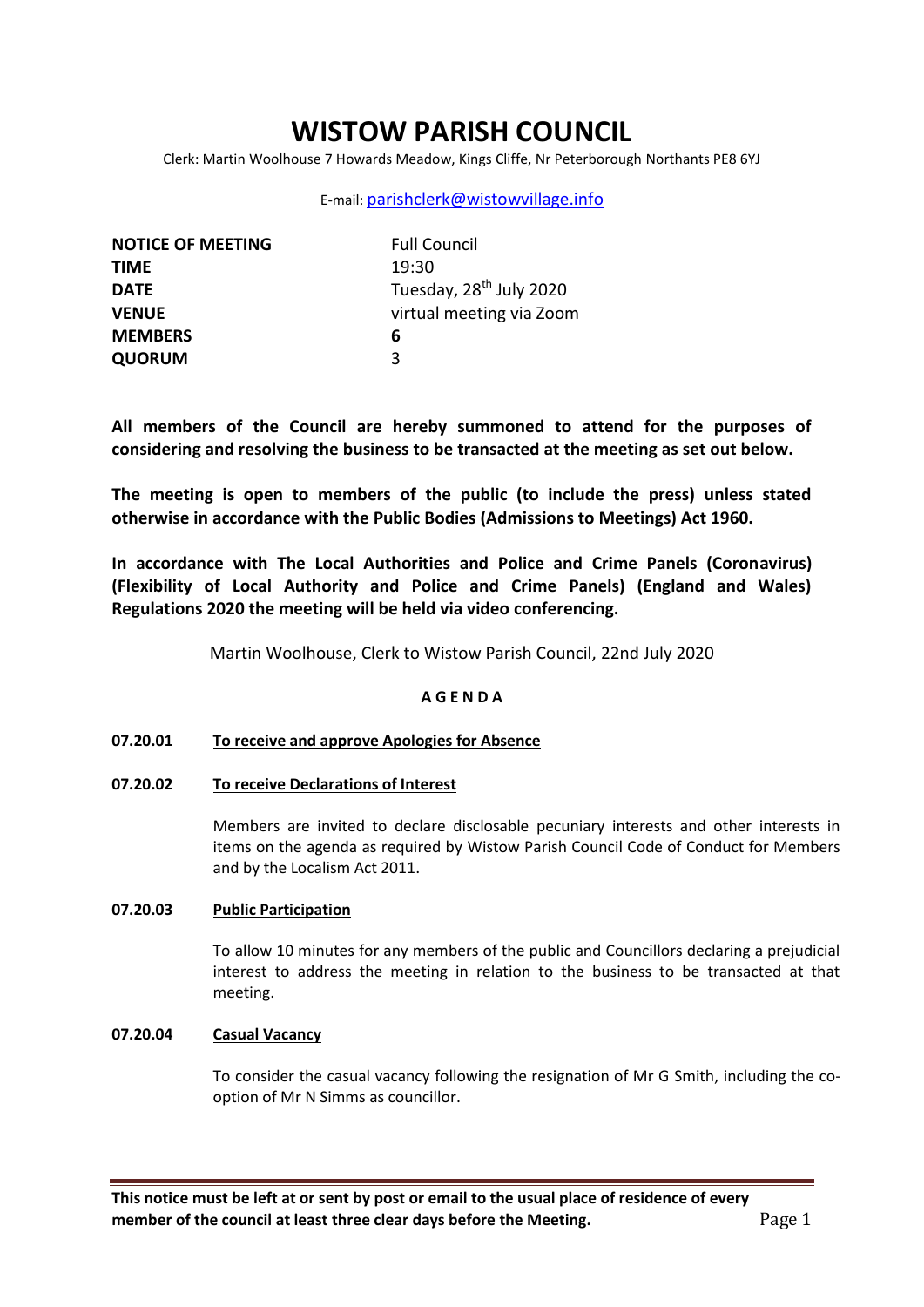### **07.20.05 Approval of Minutes**

To receive and approve the minutes of the meeting held on 30<sup>th</sup> June 2020

#### **07.20.06 Matters arising or carried forward from the previous meeting.**

- **07.20.06.01** Grass cutting
- **06.20.06.02** Street Lighting
- **06.20.06.03** The Environment (Zero Carbon) (formerly Climate Emergency), including Emergency Plan
- **06.20.06.04** Village Plan
- **07.20.06.05** Litter Pick

#### **07.20.07 County and District Councillor reports**

To receive reports from Cambridgeshire CC and Huntingdonshire DC councillors

### **07.20.08 Notification of planning items.**

#### **Manor Barn, Manor House, Manor Street – Appln. 18/02389/FUL**

To consider the variation to the existing planning application drawings ie renumbering a drawing

#### **07.20.09 Finance**

**07.20.09.01** To approve accounts for payment: 28<sup>th</sup> July 2020

| <b>Date</b> | <b>Ref No</b> | Pavee          | <b>Description</b>   | Amount £ |
|-------------|---------------|----------------|----------------------|----------|
|             |               |                |                      |          |
| 28/07/20    | 455           | Cambs ACRE     | Membership           | 57.00    |
| 28/07/20    | 456           | Mr MWoolhouse  | Zoom monthly invoice | 14.39    |
| 28/07/20    | 457           | Mr M Woolhouse | Net salary July 2020 | 260.00   |

- **07.20.09.02** To note the Income and Expenditure Account for July 2020 (attached).
- **07.20.09.03** To note the bank reconciliation July 2020 (attached).
- **07.20.09.04** To note the bank balances in the current and deposit accounts.
- **07.20.09.05** To note the budget update (attached)
- **07.20.09.06** To approve the AGAR statement for 2019/20 (attached)
- **07.20.09.07** To note the current position on the opening of bank accounts with MetroBank
- **07.20.10 Traffic, Highways & Road Safety**

Save as referred to in correspondence nothing to report this month

#### **07.20.11 Policing Matters**

Incidents relating to Wistow were included in the Correspondence and all alerts are posted to the Parish Council's Facebook page.